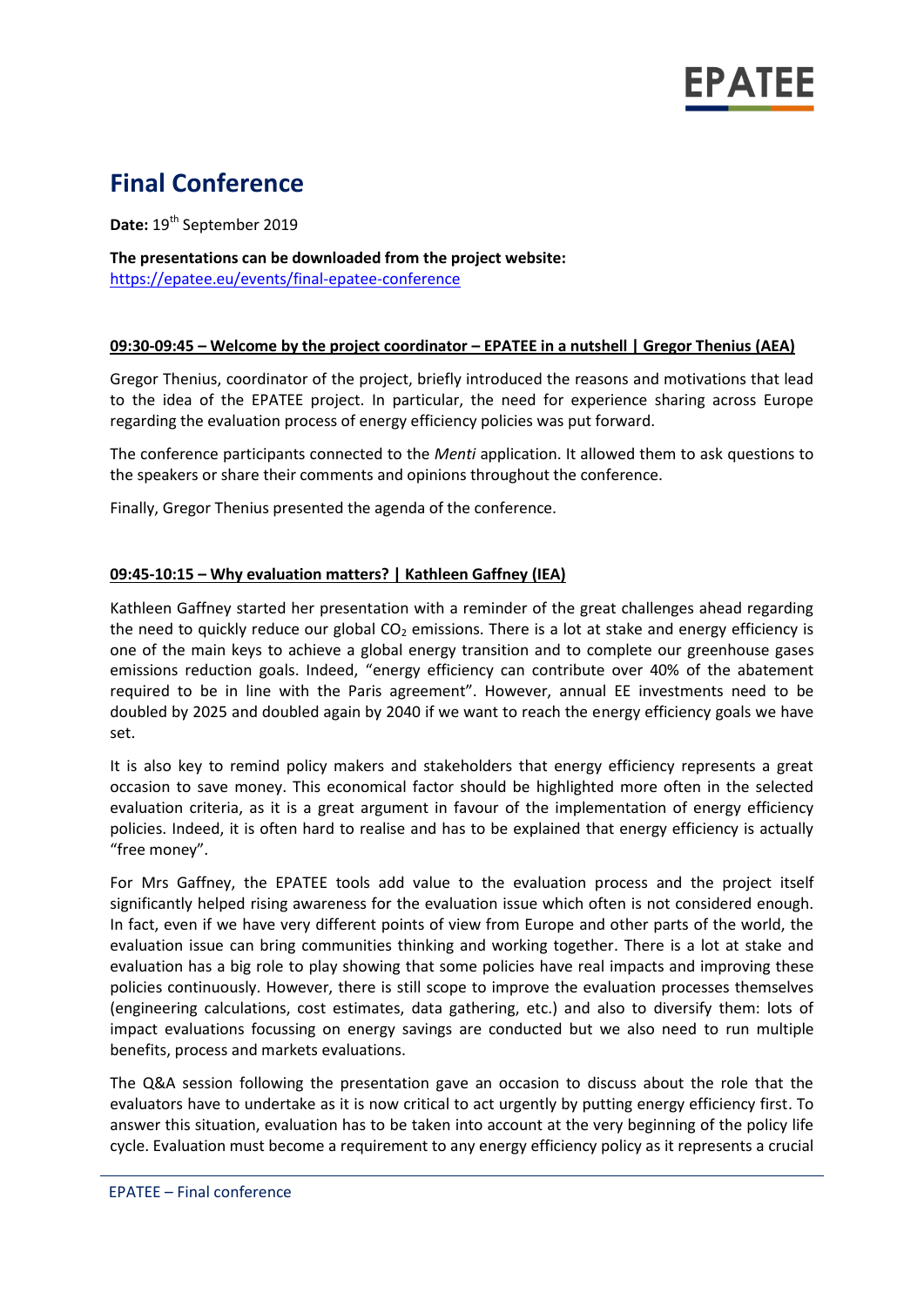guarantee of quality and proper resources must be allocated to the evaluation process. As a conclusion: "evaluators must prove the value of evaluation" to then prove the importance of energy efficiency.

This reflexion aroused the question on budget: which proportion of policy budget should be allocated to the evaluation process? For instance, would 1% be a good and sufficient estimate? As a first answer, it is to be noted that 1 to 5% of the policy budget is quite typical. But, regardless of the allocated amount, the key challenge is to determine which aspects of the policy can be problematic or controversial so it is possible to target, study and finally enhance them. Although the best scenario remains to establish the evaluation budget and the evaluation process itself while setting up the policy scheme.

## **10:15-10:45 – Evaluation of the French Regional Advisers Scheme | Catherine Guermont (ADEME)**

Catherine Guermont from the French energy agency ADEME presented the evaluation, key lessons and perspectives, of a governmental program aiming at improving innovation and energy efficiency at a regional level.

A recent study from an ADEME regional division showed that the country is in a state of social tension and that, as a consequence, energy efficiency measures can be forgotten by local politicians while allocating their public budgets. This suggests that a program allowing different small local authorities to share an energy advisor would help supporting public effort and investment into energy efficiency. It is to be noted that, on average, local authorities spend 4% of their budget on energy but this rate is much higher (around 7%) for small local authorities. Therefore, the cost savings due to energy efficiency measures is a strong argument in such context.

The objective of the evaluation of this particular "energy advisor sharing scheme" is to assess its impacts in terms of costs and energy consumption, to identify constraints and opportunities to enhance this scheme and to draw local perspective including fundings. The evaluation covers a period of 8 years, from 2009 to 2017.

Catherine Guermont introduced the chosen evaluation process and the identification process of the data sources. Four methods have been identified for quantitative evaluation to estimate the energy savings and to understand the possible significant differences between estimation and measured savings.

One of the main recommendations from this evaluation process is that it is crucial to check that the energy advisor and the local politicians use the right tools in order to make evaluation possible right from the beginning of the energy efficiency actions implementation.

The Q&A session following the presentation addressed the way to convince local politicians to get involved into energy efficiency by presenting the expected energy savings in terms of financial savings. Indeed, even if their budget is limited, the share dedicated to energy is higher for the small local authorities, so, at the end of the day, investing in energy efficiency measures and data collection for further evaluation is a win-win for them.

The risk of double counting while evaluating was also discussed (not the case here, as it concerns the evaluation of just one isolated scheme): the conclusion being that even the risk exists, it may not prevent from doing an evaluation highlighting clearly this risk, referring to other related measures/policies, and estimating potential contribution of them.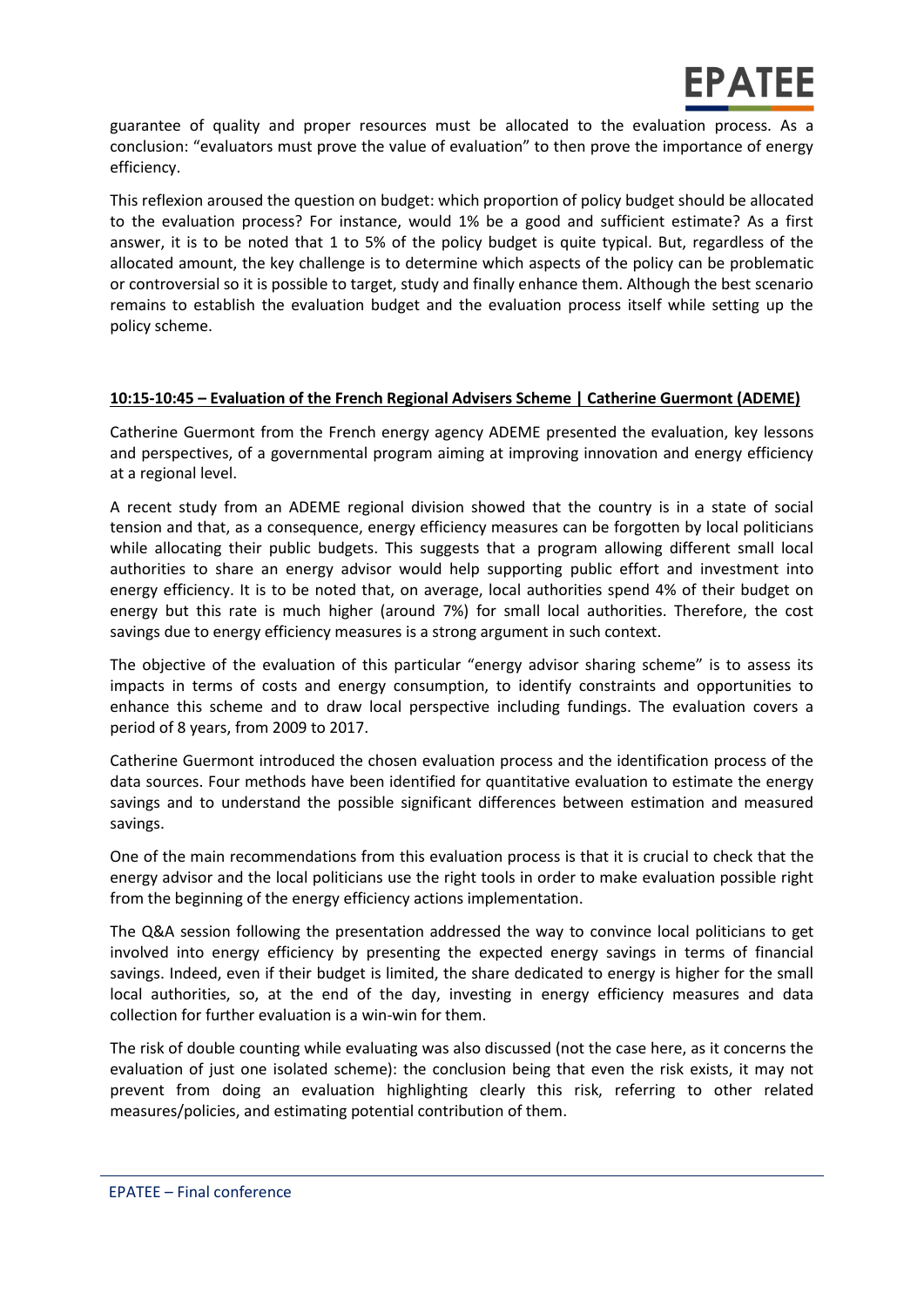# **10:45-11:15 – Results of EPATEE & Integration of evaluation into the policy cycle | Gregor Thenius (AEA) & Jean-Sébastien Broc (IEECP)**

Gregor Thenius and Jean-Sébastien Broc presented the results of the EPATEE project in terms of impact and tools (Case Studies, Knowledge Base, Online Toolbox) and then focused more particularly on bottom-up methods to assess energy savings and on the integration of evaluation into the policy cycle.

The various evaluation feedbacks gathered in the EPATEE Case Studies showed the diversity of existing evaluation processes and, while choosing the evaluation method, the importance of defining the objectives and timings one wants to achieve: regular reviews or ex-post evaluations? Engineering methods lead with regular monitoring or billing analysis? etc.

As a result, everything is not about evaluating impacts, there is a wide variety of more qualitative criteria that can be considered. The differences between engineering calculations and metered data are relevant and must be studied to highlight the external effects causing these discrepancies and affecting, in a way or another, the effects of a policy (rebound effect, performance gap, sampling bias, weather corrections, etc.).

Then, Jean-Sébastien Broc introduced the challenges involved into the process of integrating evaluation into the policy cycle. First, there is no doubt about the fact that evaluation is an indispensable tool to be able to continuously improve a policy (clarify policy objectives and impacts, creating alternatives and new policy designs, etc.). However, there are still issues and barriers in this evaluation integration process that have to be overcome (lack of interest or budget, fear of results, difficulties to match the timeframe for evaluation and timeframe for decision processes, differences in the cultures or habits between decisional level and operational or technical level, etc.). To face these various obstacles, solutions and good practices exist and must be spread among the policy makers and the stakeholders. Those good practices can be found into the EPATEE Online Toolbox.

The Q&A session gave an occasion to discuss on how the results of the project could be disseminated and updated in the future and on the importance of spreading those good practices among all EU Member States and relevant stakeholders.

# **11:45-12:15 – Panel session: the future role of evaluation | Charles Michaelis (Strategy Development Solutions)**

The panel session gathered the following experts to discuss the future role of evaluation for energy efficiency policies:

- Moderator: Charles Michaelis | Strategy Development Solutions
- Lelde Kiela-Vilumsone | DG Energy, European Commission
- Dominique Osso | EDF
- Jürgen Salay | DG Environment, European Commission
- Michaela Valentová | Czech Technical University

All members of the panel introduced themselves and their experience regarding evaluation of energy efficiency policies and shared their opinions on the evaluation issue and the impacts and outputs that the EPATEE project provided to this key matter.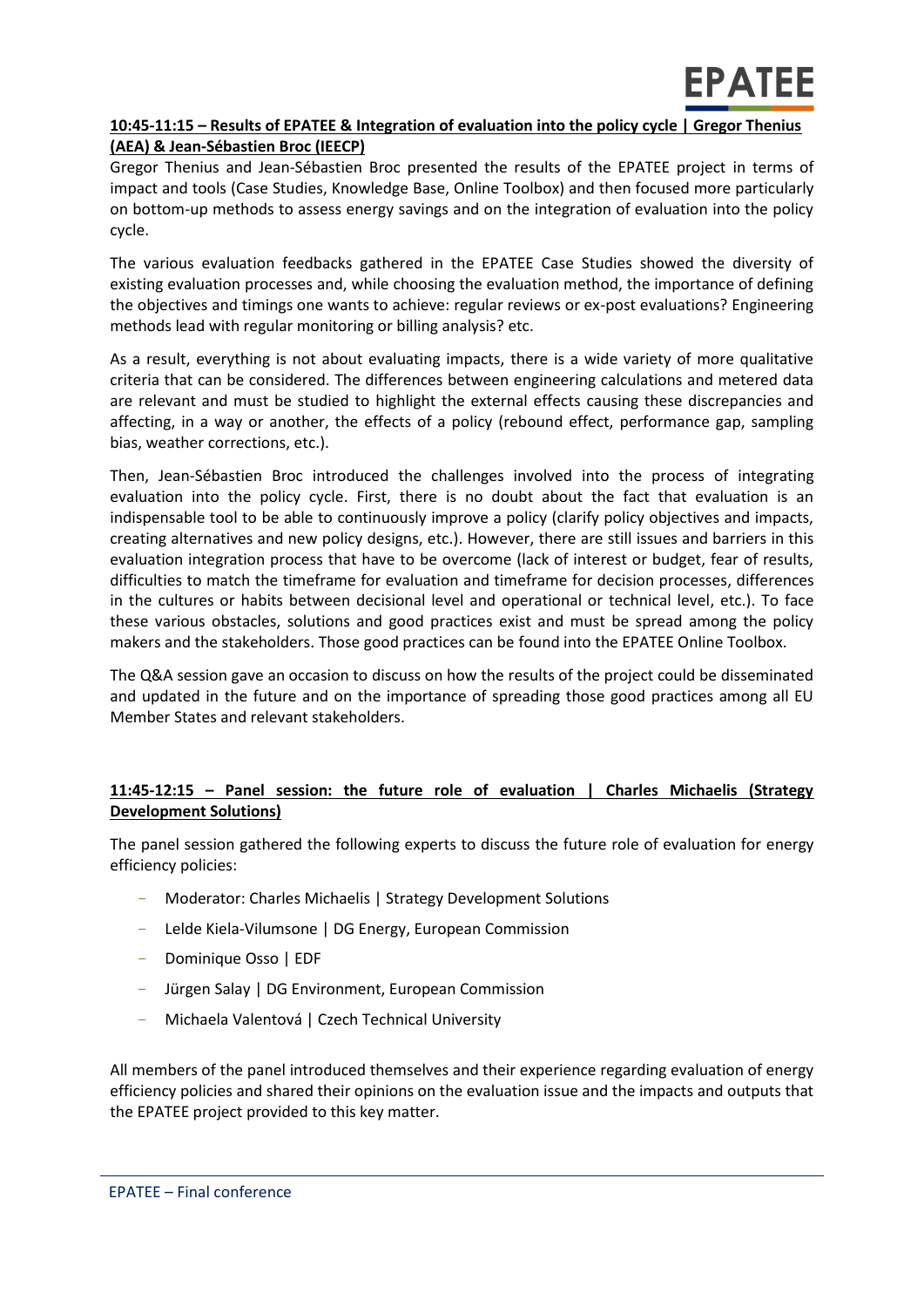### **First question to the panel: Should the primary focus of evaluation in the future be on the overall policy mix or individual policies?**

For Dominique Osso and based on his experience, it is important to evaluate individual policies, but also to keep in mind that there are often interactions between different policies that have to be taken into account when evaluating one policy.

To Michaela Valentová, both aspects are important. To properly evaluate a single policy, you have to know the whole framework. One significant barrier is that policies fall under different ministries, which makes it hard to evaluate a full set of policies instead of single ones.

For Lelde Kiela-Vilumsone, you need to see how single policies work, especially if they are quite costly. However, it is important to evaluate the whole mix to see which ones contribute the most to the targets achievement and to accordingly adapt the policy mix.

**Second question to the panel: Is it important to attribute impact to individual policies, to overall policy intervention or not at all?**

For the panel, the context has to be studied and is key to answer these questions: What are the expected multiple benefits, other than energy savings? What are the efforts put into the implementation of the actions? Which criteria will be crucial to make improvements into the next cycle? How do we make an individual policy more efficient?

**Third question to the panel: What should be done: what do policy makers need from evaluation?**

The panel answered that policy makers mainly need data, as much as possible, to assess and evaluate how the EU policies work in the different Member States, taking into account each particular context. Data is key to answer what works and what does not and to determine what kind of additional support each Member State needs to achieve the common goals.

The importance of transparency was raised by Michaela Valentová: we need to build trust by communicating about the limits of the policies and their estimated or calculated results.

Jürgen Salay insisted on the importance of data availability which can be achieved by clearly defining to stakeholders which data will be needed and what kind of results will be delivered with this data. This also means that other factors and benefits than energy savings and cost effectiveness must be considered and have value in the evaluation process.

# **12:45-13:15 - Overview of the US Department of Energy's Uniform Methods Project | John Mayernik & Charles Kurnik (National Renewable Energy Laboratory)**

Due to technical difficulties, the live presentation from the US could not be conducted. Therefore, a webinar was organised on the  $9<sup>th</sup>$  of October. All information can be found at:

[https://epatee.eu/events/webinar-us-department-energys-uniform-methods-project-protocols](https://epatee.eu/events/webinar-us-department-energys-uniform-methods-project-protocols-determining-energy-savings)[determining-energy-savings](https://epatee.eu/events/webinar-us-department-energys-uniform-methods-project-protocols-determining-energy-savings)